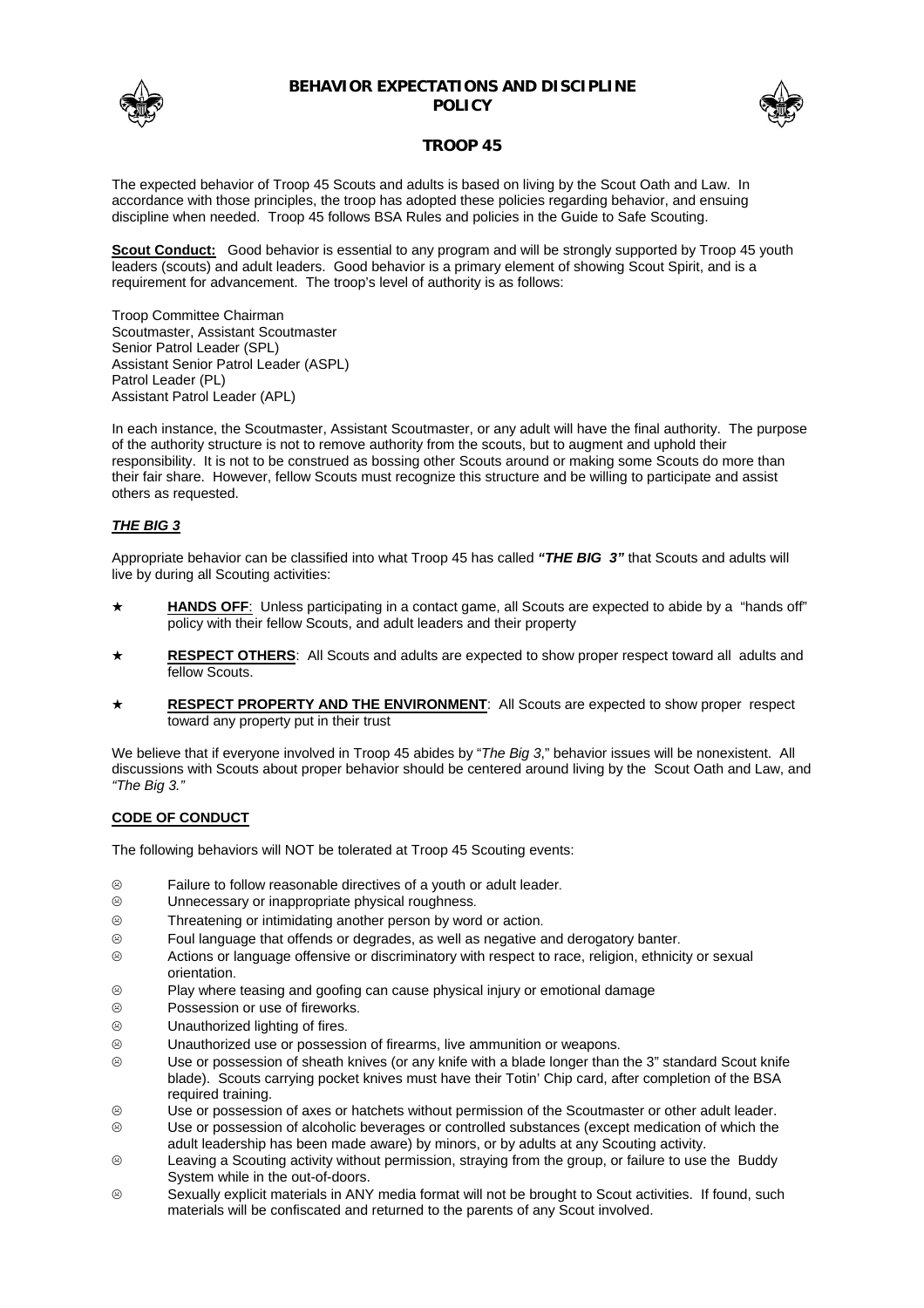\*\* The Scoutmaster or any adult leader has the authority to confiscate all items deemed inappropriate or dangerous. Personal items confiscated will be returned to the Scout's parents.

This list is not exhaustive. Both youth and adult leaders must judge cases as they arise, and those under their leadership must respect their authority to make judgments. A Scout should obey any directive from an appropriate leader. If a Scout believes he has been treated unjustly by a youth or adult leader, see the section below on procedures for grievances.

## **Fighting**

Troop 45 has a zero tolerance policy for fighting. Fighting is not permitted and is grounds for immediate disciplinary action. Parents will be called and asked to take their Scout home.

## **DISCIPLINE PROCEDURE**

*The Big 3* and the Code of Conduct have been established so that everyone knows what is expected of a Troop 45 Boy Scout. In order to look out for the best interests of each Scout in the troop, procedures have also been developed for youth and adult leaders to use when a behavioral issue arises. These procedures, when followed properly, will give youth and adult leaders a way to help ensure the best experience for each Scout. At the same time, these procedures give Scouts the opportunity to change their behaviors and grow from the situation.

### **1. PROPER CHAIN OF COMMAND**

- a. The Patrol Leaders are empowered to handle disciplinary issues in their patrols. They have the authority to ask any patrol member to leave an activity and report to the Senior Patrol Leader or see an adult for a "Coaching Moment" (CM) if the member does not respect their authority;
- b. If the Patrol Leader has difficulty handling a problem or issue, he can obtain help from the Senior Patrol Leader. The Senior Patrol Leader has the authority to ask the disruptive Scout to leave an activity for a *"Coaching Moment*" (*CM)* to report to the Scoutmaster or adult in charge, or for repeated offenses, appear before the Troop Committee;
- c. If the Senior Patrol Leader has difficulty handling a problem or issue, he can obtain the help of adults to conduct a *"Coaching Moment"* (CM) or the Scoutmaster, Assistant Scoutmasters or adult in charge;
- d. The above steps form the beginning stages of the disciplinary process, utilizing the boy-led leadership proper chain-of-command. When possible, issues are to be dealt with at the boy level, and youth leaders have the authority to enforce expected behaviors, in accordance with this troop discipline procedure.
- e. At the same time, Troop 45 youth leaders cannot be held solely responsible for the behavior of their peers. Any adult has the right and responsibility to immediately step into any situation they consider unsafe. These situations include any behavior that puts the Scout or others at risk of injury, fighting, hazing, foul language, bullying, or sexual misconduct. These behaviors warrant immediate action including removing the Scout from the situation and must involve the Scoutmaster or adult in charge.
- f. In addition, an adult may, and should, speak with a Scout who is behaving inappropriately, even if not of the serious nature noted above. The Scout should be involved in a *"CM."* If the inappropriate behavior persists, the Scoutmaster or adult in charge should be notified. Discipline problems need to be addressed during the Scout's activity, if possible.

### **2. DISCIPLINARY PROCESS**

These steps are progressive in nature, giving Troop 45 Scouts every opportunity to change their behavior patterns. An adult may also deem it necessary to skip steps, depending on the seriousness of the observed behavior. Safety and fairness to all Scouts in Troop 45 is of primary concern and must always be considered over the attention given to just one Scout. The following are the Troop 45 steps in the discipline process:

- a. **Warning**: The Scout will be warned by his Patrol Leader, Senior Patrol Leader or adult leaders about his behavior and reminded of *"The Big 3"* rule he has violated. Every Scout deserves the chance to stop the offending behavior on his own.
- b. **"Coaching Moment"**: If a warning doesn't alleviate the behavior, the Senior Patrol Leader, Patrol Leader, or an adult leader should remove the Scout (by means appropriate to the situation) from the activity temporarily for a *"Coaching Moment (CM)."* These few minutes of discussion with the offending Scout and one or two adults involve specifically pointing out the inappropriate behavior and discussing alternate behaviors with the Scout, explaining how those behaviors relate to the Scout law. Once the adult believes the Scout is ready, he may rejoin the group. This is an immediate disciplinary action, and often just getting the Scout out of the situation alleviates the behavior, and adding in the "teachable moment" is a character building measure. The Scoutmaster needs to be notified of *"CMs"* in case more follow up is needed (this can be after the activity or meeting). These sessions must always follow BSA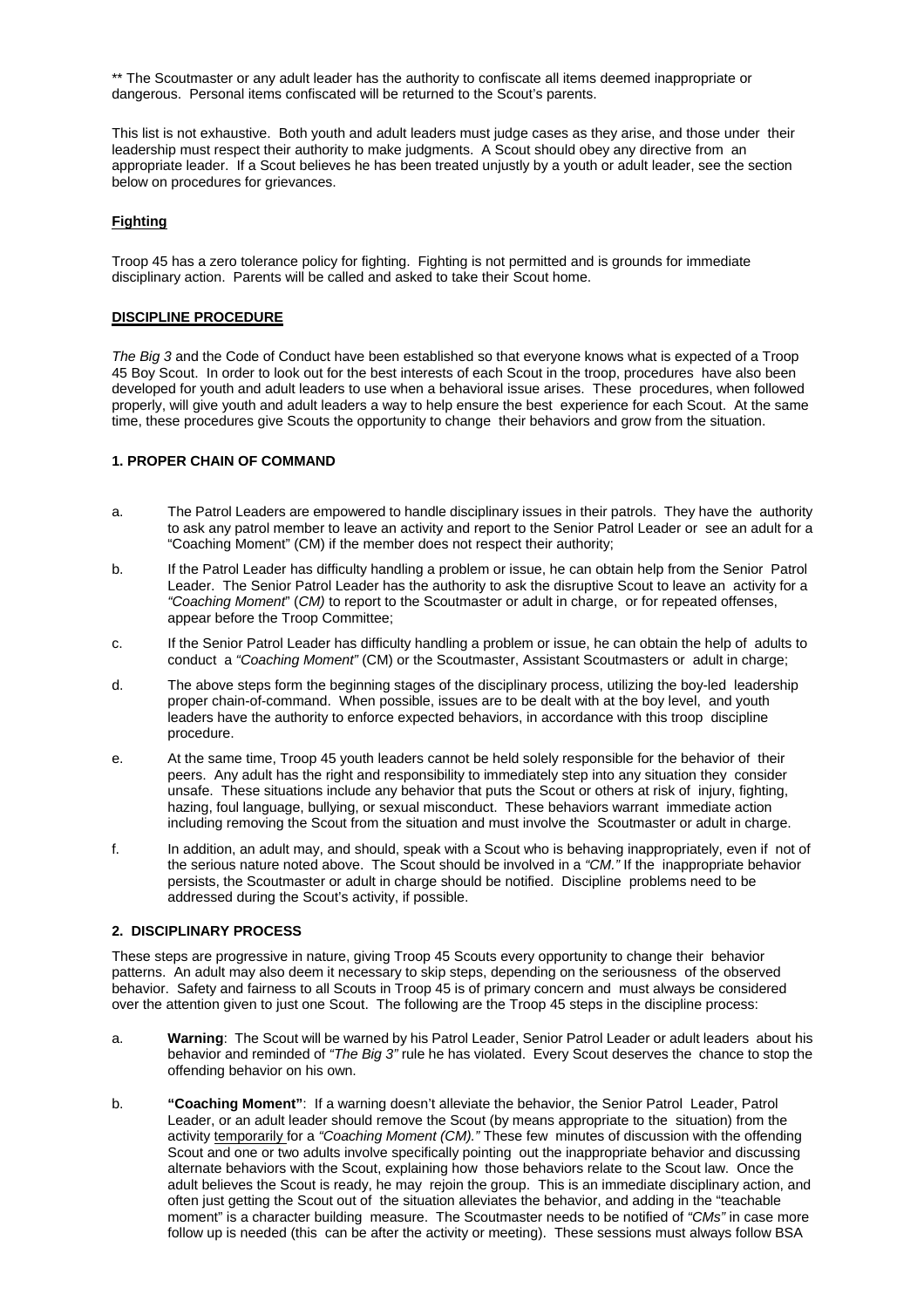two-deep leadership rules, but can involve just one adult if it is in the vicinity of the other Scouts. If it requires removing the Scout from the situation, at least two adults must be present. See Attachment for guidelines to facilitate a *Coaching Moment*.

- c. **Parent Contact/Scoutmaster Conference**: The Scoutmaster will contact the parents for any disciplinary action from this point forward, or if more than one *Coaching Moment* (CM)is needed for a particular behavior. It is expected that parents will take a more active role in Scouting when this occurs, and they need to follow up at home for the Scout to be held accountable for his actions. A Scoutmaster Conference with the parents, Scout and Scoutmaster may or may not be a part of this process, at the discretion of the Scoutmaster.
- d. **Suspension from the activity/meeting/trip:** If the inappropriate behavior continues, or if the seriousness of the behavior warrants, the Scout will be asked to leave the particular activity. His parents will be notified by the Scoutmaster or adult in charge, and asked to pick him up immediately. A conference will then be arranged for the Scout, his parents, the Scoutmaster, and possibly the Senior Patrol Leader or the adult(s) involved. The conference will involve pointing out the prohibited behavior, making sure the Scout understands why he was unable to participate, and a follow-up course of action and consequences, including the Scout making amends to anyone he has offended or damage he has caused. He will be allowed to participate once the conference has taken place.
- e. **Formal meeting with the Scoutmaster and Committee Chairman:** An official meeting with the Scout, parents, Scoutmaster and Committee Chairman is called for if all other disciplinary procedures have failed or called immediately for serious behavioral issues such as threats, hazing, sexual misconduct, continual disrespect of adults, use of drugs or alcohol, or actions of a confidential nature. An individual behavior plan will be formalized, and the Scout and his parents will be made aware that infractions of this plan risk dismissal from the troop.
- f. **Dismissal from the Troop:** The Committee Chairman, in conjunction with the Scoutmaster, may convene the Troop Committee for the purpose of determining whether a Scout is required to leave the troop. The Troop leaders will do everything possible to keep a boy in Scouting, but the good of the entire troop must also be considered, and this option must be available in certain unusual circumstances. The Scout and his parents will be asked to attend the meeting, and will be given the opportunity to speak. A majority vote of the Committee will be required to ask a Scout to leave Troop 45. A finding for dismissal is considered irrevocable. In this respect, we are not prohibiting the youth from participation in Boy Scouting, merely from participating in Troop 45. The troop will supply a list of other troop contacts and will transfer all personal records.

## **CONSEQUENCES FOR INAPPROPRIATE BEHAVIOR**

Throughout the disciplinary process a Scout will first be asked to stop the offending behavior. In most cases, once a Scout is aware that the behavior will not be tolerated, it will naturally stop. Following that, the time a Scout spends in discussion with adults about the offense is often consequence enough to get him to stop the behavior. The purpose of the disciplinary process is character building, and it is hoped that through interaction with an adult role model, a Scout will change his behavior. The next step, involves the parents in the process. They are expected to help the Scout understand that these behaviors will not be tolerated.

These may include, but are not limited to:

- a. A verbal apology to a Scout, a leader, a patrol or the troop
- b. A written apology
- c. Repair or replace anything damaged
- d. Required parent attendance at functions, meetings or trips
- e. Loss of privileges or other activities (i.e., ability to "sign out" of camp to go fishing)
- f. Suspension from meetings, activities or trips for a specified period of time
- g. Service project time to the troop, without receiving credit
- h. Suspension of leadership position for a specified period of time
- i. Scoutmasters may determine that the behavior is not consistent with Scout Spirit and may not sign off that advancement requirement for a specified period of time

If the behavior merits taking the issue beyond the Troop Committee level (to District, Council or seeking legal counsel), the Troop Committee must be involved and approve of the action.

At no time may consequences for behaviors include corporal punishment, withholding of food, or demand of physical activity (pushups). Consequences are meant to improve and encourage appropriate behavior, not be a punishment.

## **UNFAIR TREATMENT OF A SCOUT**

If a Scout believes he has been treated unfairly by either an adult or a youth leader, he needs to go to the Scoutmaster or the Committee Chairman with his allegations as soon as possible. The purpose of this behavior policy is for fairness for all Scouts, and we realize that a leader could unintentionally or intentionally be involved in a situation of unfairness to a particular Scout. These situations will be handled individually if the situation occurs, involving the Troop Committee as necessary.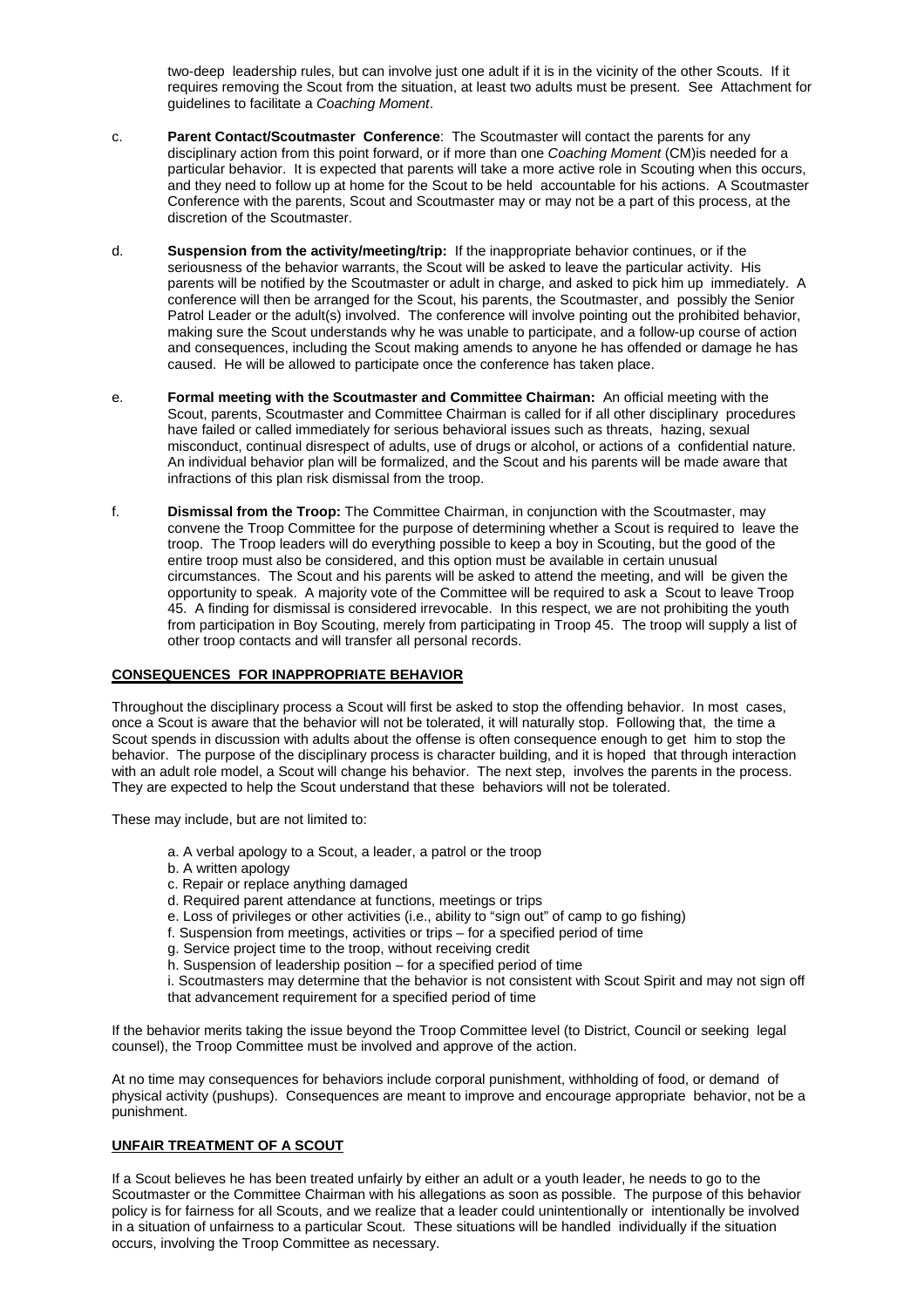## **CHANGES TO THIS POLICY**

Because of the seriousness of this Troop 45 Behavior and Discipline Policy, any changes/updates to it must be approved by Troop PLC and the Troop Committee.

## **Troop Policy**

#### **These policies were developed and approved by the Patrol Leaders Council of Troop 45:**

#### **Active in the Troop (Attendance):**

In order to meet the requirement for Active in the Troop, for advancement purposes, Scouts must:

- 1. Attend at least 50 % of the weekly meetings.
- 2. Attend at least one camping event (trip) per semester.

\*\* It is understood that Scouts may have conflicts with school activities, church, and other events, the Scoutmaster, in consultation with the PLC as needed, can make exceptions or substitutions to help Scouts meet the above requirements. However, each Scout must make a commitment to be "Active" in the Troop, based upon their individual circumstances. \*\*

#### **Scout Spirit:**

In order to meet the requirement for Scout Spirit, for advancement purposes, Scouts must:

- 1. Wear the appropriate Scout Uniform at 75 % of the meetings.
- 2. Have no disciplinary action for which the consequence determined by the Scoutmaster is not meeting advancement requirement for Scout Spirit.

#### **Uniform Requirements:**

Scouts must wear their uniforms in a manor that will reflect credit upon themselves, the Troop, the Charter Organization, and BSA. This means: Clean, neat, tucked-in, buttoned, and with appropriate insignia.

- 1. Class A Uniform must be worn the first Tuesday of each month and is optional other meeting dates.
- 2. Class A Uniform must be worn to all "Official" events (Board of Reviews, Court of Honor, etc...)
- 3. Class B Uniform can be worn to other weekly meetings or other prescribed events.
- 4. Class A Uniform is required while traveling to and from any BSA related event.

## **Definition of Uniform:**

Class A Uniform : Official Boy Scout shirt, pants, socks, and belt.

Class B Uniform: Boy Scout T-shirt, Official Boy Scout pants, socks, and belt.

\*\* The Scoutmaster has the authority to make certain exceptions based upon the event or circumstances, in regard to Uniform Requirements. \*\*